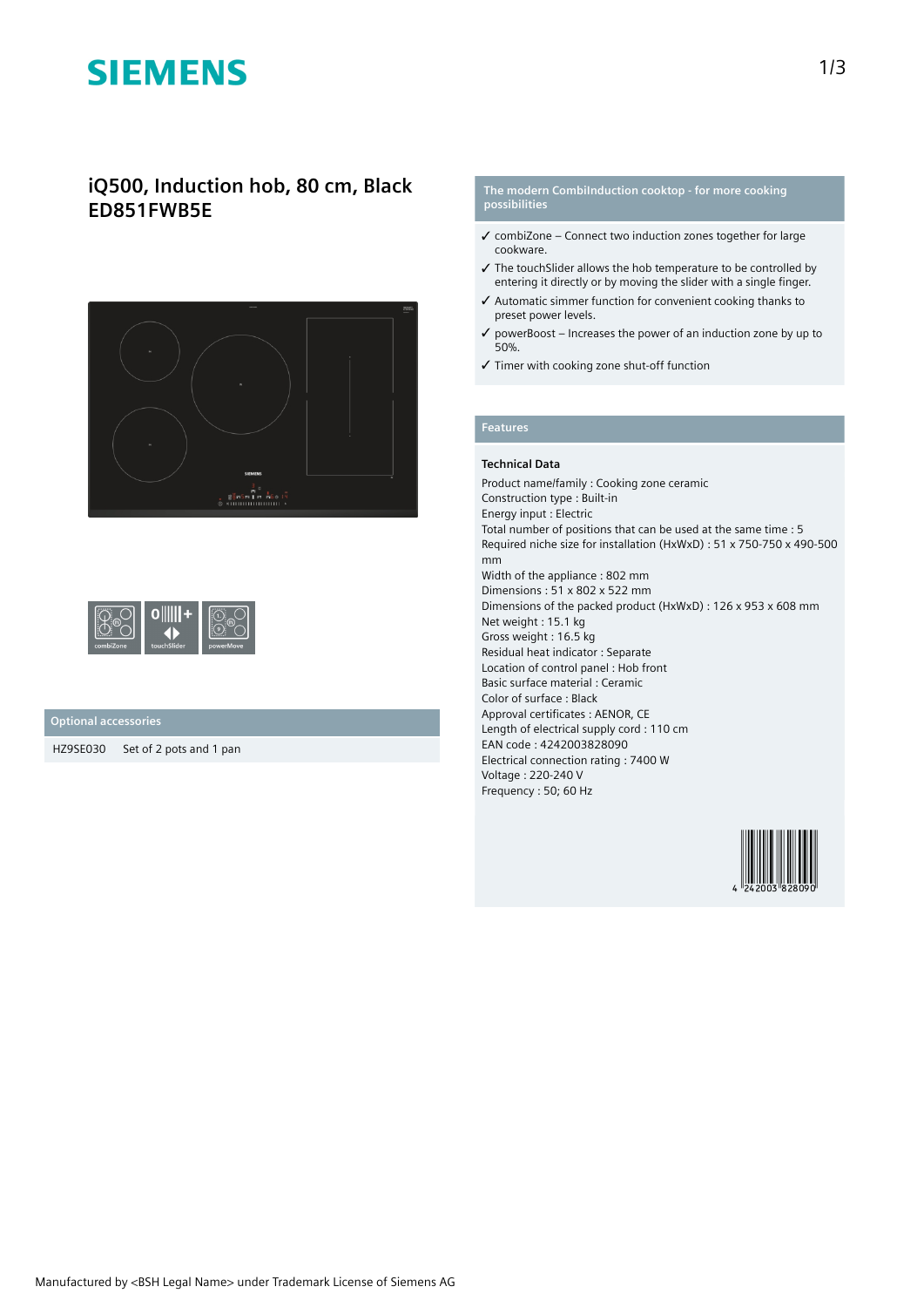# **SIEMENS**

# **iQ500, Induction hob, 80 cm, Black ED851FWB5E**

## **Features**

### **Design**

- 3 sided bevelled frameless finish
- 80 cm: space for 5 pots or pans.

### **Flexibility of cooking zones**

- combiZone
- : use bigger cookware by connecting two classic cooking zones into one large zone.
- Cooking zone front left: 180 mm, 1.8 KW (max. power 3.1 KW)
- Cooking zone rear left: 145 mm, 1.4 KW (max. power 2.2 KW)
- Cooking zone middle: 240 mm, 2.2 KW (max. power 3.7 KW)
- Cooking zone rear right: 190 mm, 210 mm , 2.2 KW (max power 3.7 KW)
- Cooking zone front right: 190 mm, 210 mm, 2.2 KW (max. power 3.7 KW)

#### **Usage convenience**

- touchSlider control: directly control the power with the imprinted touch bar.
- 17 power levels: precisely adapt the heat with 17 power levels (9 main levels and 8 intermediate levels).
- Timer for all zones
- : switches off the cooking zone at the end of the time set (e.g. for boiled eggs).
- Acoustic signal
- : an alarm sounds at the end of the time set (e.g. for pasta).

# **Time saving & efficiency**

- Power boost setting
- : boil water faster thanks to 50% more energy than at the highest standard level.
- 2-steps: increase or decrease the power level simply by moving the pot forwards or backwards.
- quickStart function: when switching on, the hob automatically selects the cooking zone with cookware (when placed on a zone whilst the hob is off).
- reStart function: in case of unintentional switch-off, this feature restores all previous settings by switching on the hob again within 4 seconds.

#### **Safety**

- 2 stage residual heat indicators: indicates which cooking zones are still hot or warm.
- Control panel lock: prevent unintended activation of the hob. ● Control panel pause: wipe overboiled liquids without
- unintentionally changing settings (blocking all touch buttons for 30 seconds).
- Main on/off switch: switch off all cooking zones at the touch of a button.
- Automatic safety switch off: for safety reasons, heating stops after a preset time if not used (possible to customise).
- Energy Consumption Display: shows the electricity consumption of the last cooking process.

### **Installation**

- Dimensions of the product (HxWxD mm): 51 x 802 x 522
- Required niche size for installation (HxWxD mm) : 51 x 750 x (490 - 500)
- Min. worktop thickness: 16 mm
- Connected load: 7.4 KW
- Connection current management (20, 16, 13, 10 Amps options): limit the maximum power if needed (depends on fuse protection of electric installation).
- Power cord: 1.1 m, Cable included in packaging